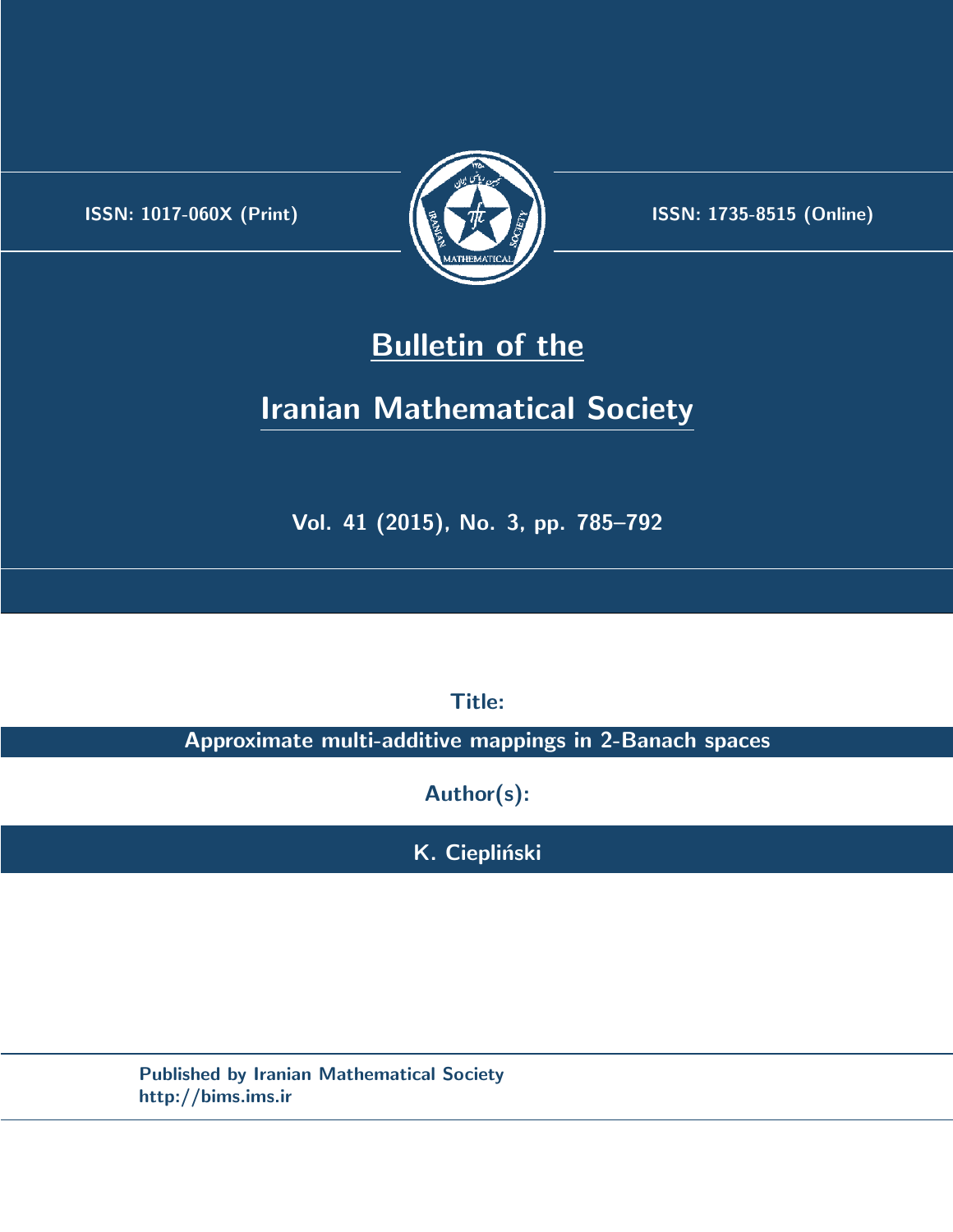Bull. Iranian Math. Soc. Vol. 41 (2015), No. 3, pp. 785–792 Online ISSN: 1735-8515

### **APPROXIMATE MULTI-ADDITIVE MAPPINGS IN 2-BANACH SPACES**

### K. CIEPLIŃSKI

(Communicated by Madjid Eshaghi Gordji)

ABSTRACT. A mapping  $f: V^n \longrightarrow W$ , where *V* is a commutative semigroup, *W* is a linear space and *n* is a positive integer, is called multiadditive if it is additive in each variable. In this paper we prove the Hyers-Ulam stability of multi-additive mappings in 2-Banach spaces. The corollaries from our main results correct some outcomes from [W.-G. Park, Approximate additive mappings in 2-Banach spaces and related topics, *J. Math. Anal. Appl.* **376** (2011) 193–202].

**Keywords:** Stability, multi-additive mapping, linear 2-normed space. **MSC(2010):** Primary: 39B82; Secondary: 39B52, 41A65.

#### 1. **Introduction**

Let us recall that a mapping  $f: V^n \longrightarrow W$ , where *V* is a commutative semigroup, *W* is a linear space and  $n \in \mathbb{N}$  (here and subsequently,  $\mathbb N$  stands for the set of all positive integers), is called *multi-additive* or *n-additive* if it is additive (satisfies Cauchy's functional equation) in each variable, that is

> $f(x_1, \ldots, x_{i-1}, x_i + x'_i, x_{i+1}, \ldots, x_n) = f(x_1, \ldots, x_n)$  $+f(x_1, \ldots, x_{i-1}, x'_i, x_{i+1}, \ldots, x_n),$  $i \in \{1, \ldots, n\}, x_1, \ldots, x_{i-1}, x_i, x'_i, x_{i+1}, \ldots, x_n \in V.$

Some basic facts on such mappings can be found for instance in [[23\]](#page-8-0), where their application to the representation of polynomial functions is also presented (see also [[24,](#page-8-1) [25\]](#page-8-2)).

The below lemma from [\[10](#page-7-0)] reduces the original system of *n* Cauchy equations to a single functional equation.

785

*⃝*c 2015 Iranian Mathematical Society

Article electronically published on June 15, 2015. Received: 22 November 2013, Accepted: 4 May 2014.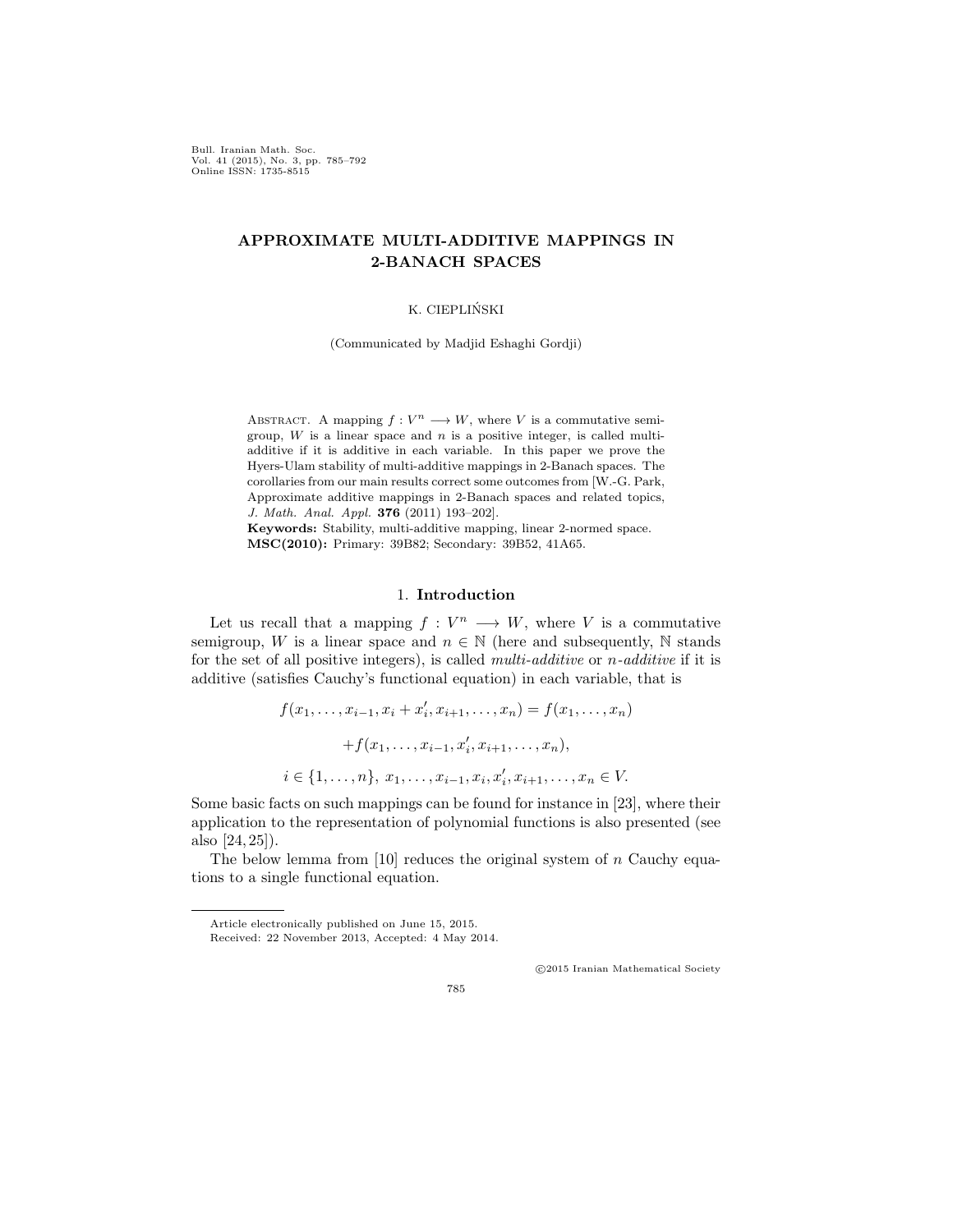**Lemma 1.1.** *Let V be a commutative semigroup with an identity element and W* be a linear space. A mapping  $f: V^n \longrightarrow W$  is multi-additive if and only if *it satisfies the equation*

<span id="page-2-0"></span>(1.1) 
$$
f(x_{11} + x_{12}, ..., x_{n1} + x_{n2}) = \sum_{i_1, ..., i_n \in \{1, 2\}} f(x_{1i_1}, ..., x_{ni_n}),
$$

$$
(x_{11}, ..., x_{n1}), (x_{12}, ..., x_{n2}) \in V^n.
$$

Let us also recall (see for instance [\[9](#page-7-1),[16](#page-8-3),[26\]](#page-8-4)) that by a *linear 2-normed space* we mean a pair  $(X, \|\cdot\|)$  such that X is at least a two-dimensional real linear space and  $\|\cdot\|$ :  $X \times X \longrightarrow \mathbb{R}$  is a function (called the *2-norm*) satisfying the following conditions:

 $||x, y|| = 0$  if and only if *x* and *y* are linearly dependent,  $x, y \in X$ ,

$$
||x, y|| = ||y, x||, \quad x, y \in X, ||\alpha x, y|| = |\alpha| ||x, y||, \quad \alpha \in \mathbb{R}, \ x, y \in X
$$

and

$$
||x, y + z|| \le ||x, y|| + ||x, z||, \quad x, y, z \in X.
$$

If  $(X, \| \cdot, \cdot \|)$  is a linear 2-normed space, then the function  $\| \cdot, \cdot \|$  is non-negative and

<span id="page-2-1"></span>
$$
(1.2) \qquad \|\sum_{i=1}^{n} x_i, y\| \le \sum_{i=1}^{n} \|x_i, y\|, \quad x_i, y \in X, \ i \in \{1, ..., n\}, \ n \in \mathbb{N}.
$$

A sequence  $(x_n)_{n\in\mathbb{N}}$  of elements of a linear 2-normed space  $(X, \|\cdot\|)$  is called a *Cauchy sequence* if there are linearly independent  $y, z \in X$  such that

$$
\lim_{n,m \to \infty} ||x_n - x_m, y|| = 0 = \lim_{n,m \to \infty} ||x_n - x_m, z||,
$$

whereas  $(x_n)_{n \in \mathbb{N}}$  is said to be *convergent* if there exists an  $x \in X$  (called the *limit* of this sequence) with

$$
\lim_{n \to \infty} ||x_n - x, y|| = 0, \qquad y \in X.
$$

Every convergent sequence has exactly one limit. If  $x$  is the limit of the sequence  $(x_n)_{n \in \mathbb{N}}$ , then we write  $\lim_{n \to \infty} x_n = x$ . For any convergent sequences  $(x_n)_{n\in\mathbb{N}}$  and  $(y_n)_{n\in\mathbb{N}}$  of elements of *X*, the sequence  $(x_n+y_n)_{n\in\mathbb{N}}$  is convergent and

$$
\lim_{n \to \infty} (x_n + y_n) = \lim_{n \to \infty} x_n + \lim_{n \to \infty} y_n.
$$

If, moreover,  $(\alpha_n)_{n\in\mathbb{N}}$  is a convergent sequence of real numbers, then the sequence  $(\alpha_n \cdot x_n)_{n \in \mathbb{N}}$  is also convergent and

$$
\lim_{n \to \infty} (\alpha_n \cdot x_n) = \lim_{n \to \infty} \alpha_n \cdot \lim_{n \to \infty} x_n.
$$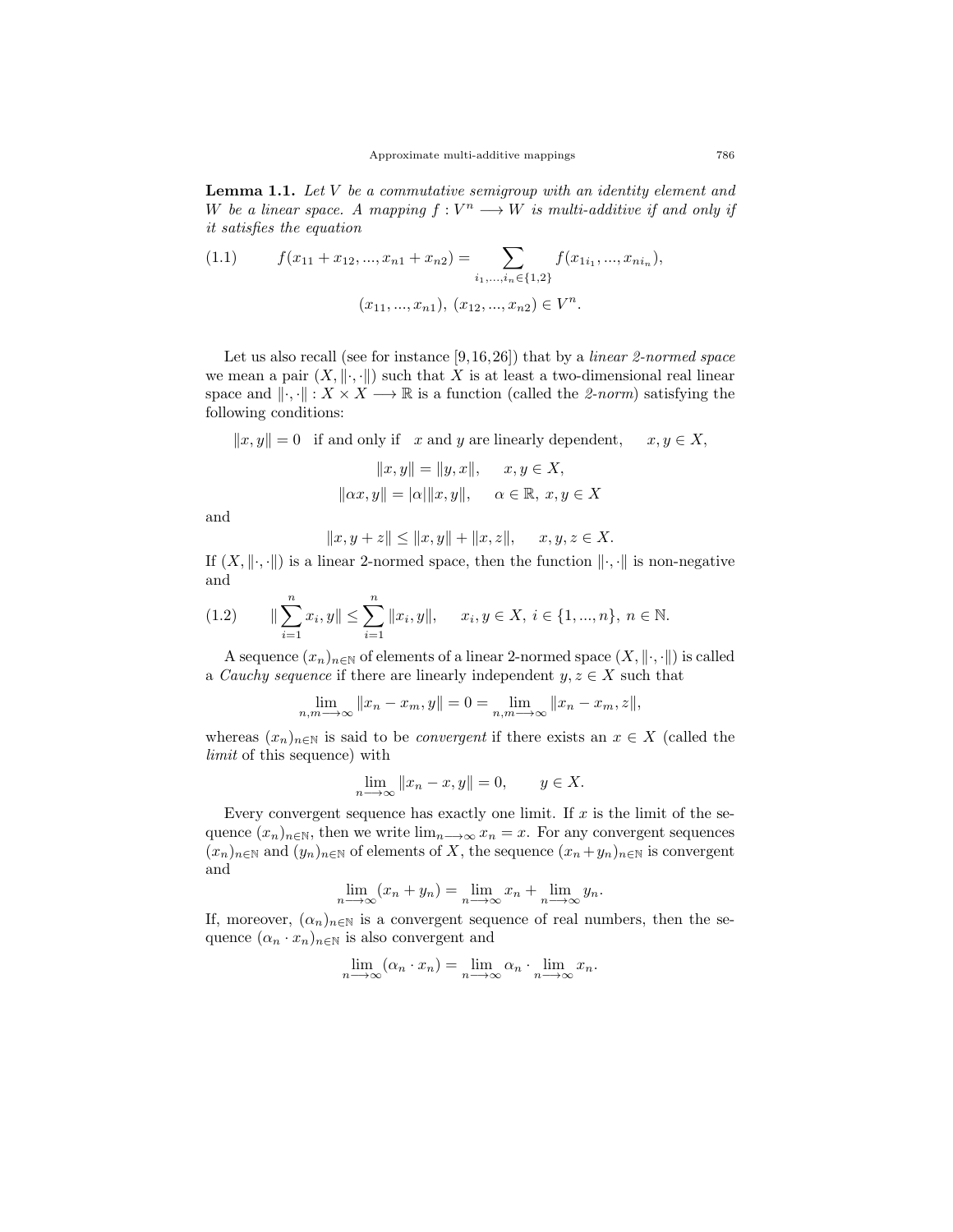787 Ciepliński

A linear 2-normed space in which every Cauchy sequence is convergent is called a *2-Banach space*.

In what follows, we shall also use the following lemmas from [[26\]](#page-8-4).

<span id="page-3-3"></span>**Lemma 1.2.** *Let*  $(X, \| \cdot, \cdot \|)$  *be a linear 2-normed space and*  $x \in X$ *. If* 

$$
||x, y|| = 0, \qquad y \in X,
$$

*then*  $x = 0$ *.* 

<span id="page-3-2"></span>**Lemma 1.3.** *Let*  $(X, \|\cdot\|)$  *be a linear 2-normed space and*  $(x_n)_{n \in \mathbb{N}}$  *be a convergent sequence of elements of X. Then*

$$
\lim_{n \to \infty} ||x_n, y|| = ||\lim_{n \to \infty} x_n, y||, \qquad y \in X.
$$

Speaking of the stability of a functional equation we follow the question raised in 1940 by S.M. Ulam: "when is it true that the solution of an equation differing slightly from a given one, must of necessity be close to the solution of the given equation?". The first answer (in the case of Cauchy's functional equation in Banach spaces) to Ulam's question was given by D.H. Hyers (see [[21\]](#page-8-5)). After his result a great number of papers (see for instance [[2,](#page-7-2)[3](#page-7-3),[6,](#page-7-4)[7](#page-7-5),[13,](#page-8-6)[15](#page-8-7), [20,](#page-8-8)[22](#page-8-9),[27](#page-8-10),[28\]](#page-8-11) and the references given there) on the subject have been published, generalizing Ulam's problem and Hyers's theorem in various directions and to other functional equations (as the words "differing slightly" and "be close" may have various meanings, different kinds of stability can be dealt with). In particular, the stability of multi-additive mapings was investigated in [\[1](#page-7-6),[4](#page-7-7),[10](#page-7-0)– [12,](#page-7-8) [17](#page-8-12), [29](#page-8-13)] (see also [\[8](#page-7-9), [23](#page-8-0)]), whereas the stability of some functional equations in 2-Banach spaces was studied for example in [[14,](#page-8-14) [18,](#page-8-15) [26\]](#page-8-4).

In this paper we deal with the Hyers-Ulam stability, in the spirit of D.G. Bourgin (see [[5\]](#page-7-10)) and P. Gǎvrutǎ (see [\[19](#page-8-16)]), of equation  $(1.1)$  $(1.1)$  in 2-Banach spaces. The corollaries from our main results correct some outcomes from [[26\]](#page-8-4).

#### 2. **Results**

In this section, we prove the Hyers-Ulam stability of equation ([1.1\)](#page-2-0).

**Theorem 2.1.** *Let V be a commutative semigroup with an identity element and W be a 2-Banach space. Assume also that*  $\varphi : V^{2n} \longrightarrow [0, \infty)$  *is a function such that for any*  $(x_{11}, x_{12}, ..., x_{n1}, x_{n2}) \in V^{2n}$  *we have* 

 $\widetilde{\varphi}(x_{11}, x_{12}, ..., x_{n1}, x_{n2})$ 

<span id="page-3-1"></span><span id="page-3-0"></span>
$$
:=\sum_{j=0}^\infty\frac{1}{2^{n(j+1)}}\varphi(2^jx_{11},2^jx_{12},...,2^jx_{n1},2^jx_{n2})<\infty.
$$

*If*  $f: V^n \longrightarrow W$  *is a mapping satisfying* 

(2.2) 
$$
|| f(x_{11} + x_{12}, ..., x_{n1} + x_{n2}) - \sum_{i_1, ..., i_n \in \{1, 2\}} f(x_{1i_1}, ..., x_{ni_n}), y||
$$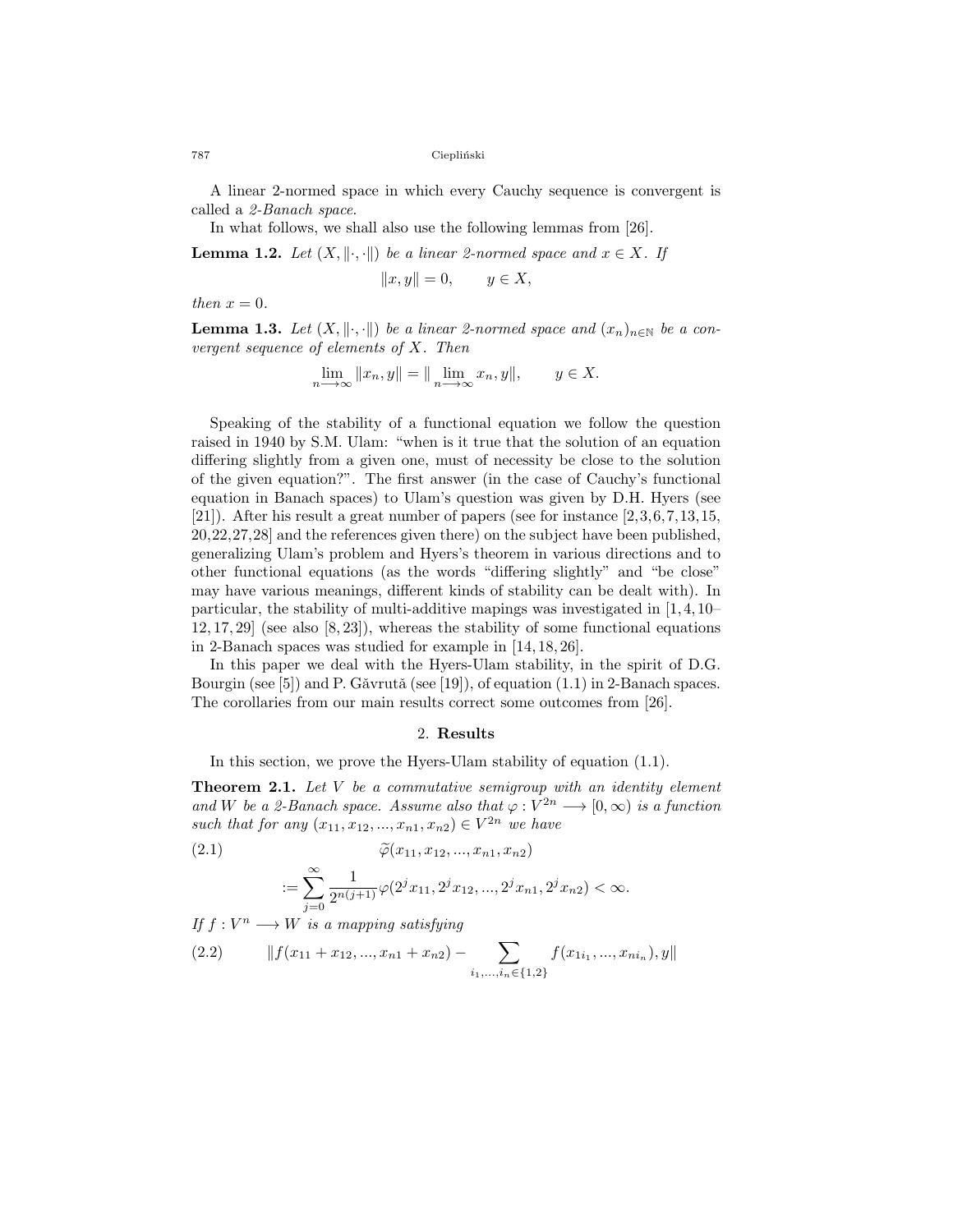$\leq \varphi(x_{11}, x_{12}, \ldots, x_{n1}, x_{n2}), \quad (x_{11}, x_{12}, \ldots, x_{n1}, x_{n2}) \in V^{2n}, y \in W$ *then there exists a unique multi-additive mapping*  $F: V^n \longrightarrow W$  *for which* 

<span id="page-4-2"></span>(2.3) 
$$
|| f(x_{11},...,x_{n1}) - F(x_{11},...,x_{n1}),y|| \leq \tilde{\varphi}(x_{11},x_{11},...,x_{n1},x_{n1}),
$$

<span id="page-4-0"></span> $(x_{11},...,x_{n1}) \in V^n, y \in W.$ 

*The mapping F is given by*

(2.4) 
$$
F(x_{11},...,x_{n1})
$$

$$
:= \lim_{j \to \infty} \frac{1}{2^{nj}} f(2^{j}x_{11},...,2^{j}x_{n1}), \quad (x_{11},...,x_{n1}) \in V^{n}.
$$

*Proof.* Fix  $(x_{11},...,x_{n1}) \in V^n$ ,  $y \in W$  and  $j \in \mathbb{N} \cup \{0\}$ . Putting  $x_{i2} := x_{i1}$  for *i* ∈ {1, ..., *n*} in ([2.2](#page-3-0)) we get

$$
|| f(2x_{11},...,2x_{n1}) - 2n f(x_{11},...,x_{n1}),y|| \leq \varphi(x_{11},x_{11},...,x_{n1},x_{n1}).
$$

Dividing both sides of the above inequality by  $2^{n(j+1)}$  and replacing  $x_{i1}$  by 2<sup>*j*</sup>*x*<sub>*i*</sub><sub>1</sub> for *i*  $\in$  {1, ..., *n*} we see that

$$
\begin{aligned} \|\frac{1}{2^{n(j+1)}}f(2^{j+1}x_{11},...,2^{j+1}x_{n1})-\frac{1}{2^{nj}}f(2^jx_{11},...,2^jx_{n1}),y\|\\ &\leq \frac{1}{2^{n(j+1)}}\varphi(2^jx_{11},2^jx_{11},...,2^jx_{n1},2^jx_{n1}), \end{aligned}
$$

whence by  $(1.2)$  $(1.2)$  for any non-negative integers *l* and *m* with  $l < m$  we obtain

<span id="page-4-1"></span>(2.5) 
$$
\|\frac{1}{2^{nm}}f(2^m x_{11}, ..., 2^m x_{n1}) - \frac{1}{2^{nl}}f(2^l x_{11}, ..., 2^l x_{n1}), y\|
$$

$$
\leq \sum_{j=l}^{m-1} \frac{1}{2^{n(j+1)}} \varphi(2^j x_{11}, 2^j x_{11}, ..., 2^j x_{n1}, 2^j x_{n1}).
$$

Therefore from ([2.1\)](#page-3-1) it follows that  $(\frac{1}{2^{nj}}f(2^jx_{11},...,2^jx_{n1}))_{j\in\mathbb{N}}$  is a Cauchy sequence. Since  $W$  is a 2-Banach space, this sequence is convergent and we define  $F: V^n \longrightarrow W$  by [\(2.4\)](#page-4-0). Putting  $l = 0$ , letting  $m \longrightarrow \infty$  in ([2.5](#page-4-1)) and using  $(2.1)$  and Lemma [1.3](#page-3-2) we see that  $(2.3)$  $(2.3)$  holds.

Next, fix also  $(x_{12}, ..., x_{n2}) \in V^n$  and note that according to  $(2.2)$  $(2.2)$  we have

$$
\|\frac{1}{2^{nj}}f(2^j(x_{11}+x_{12}),...,2^j(x_{n1}+x_{n2}))
$$
  

$$
-\sum_{i_1,...,i_n\in\{1,2\}}\frac{1}{2^{nj}}f(2^jx_{1i_1},...,2^jx_{ni_n}),y\|
$$
  

$$
\leq \frac{1}{2^{nj}}\varphi(2^jx_{11},2^jx_{12},...,2^jx_{n1},2^jx_{n2}).
$$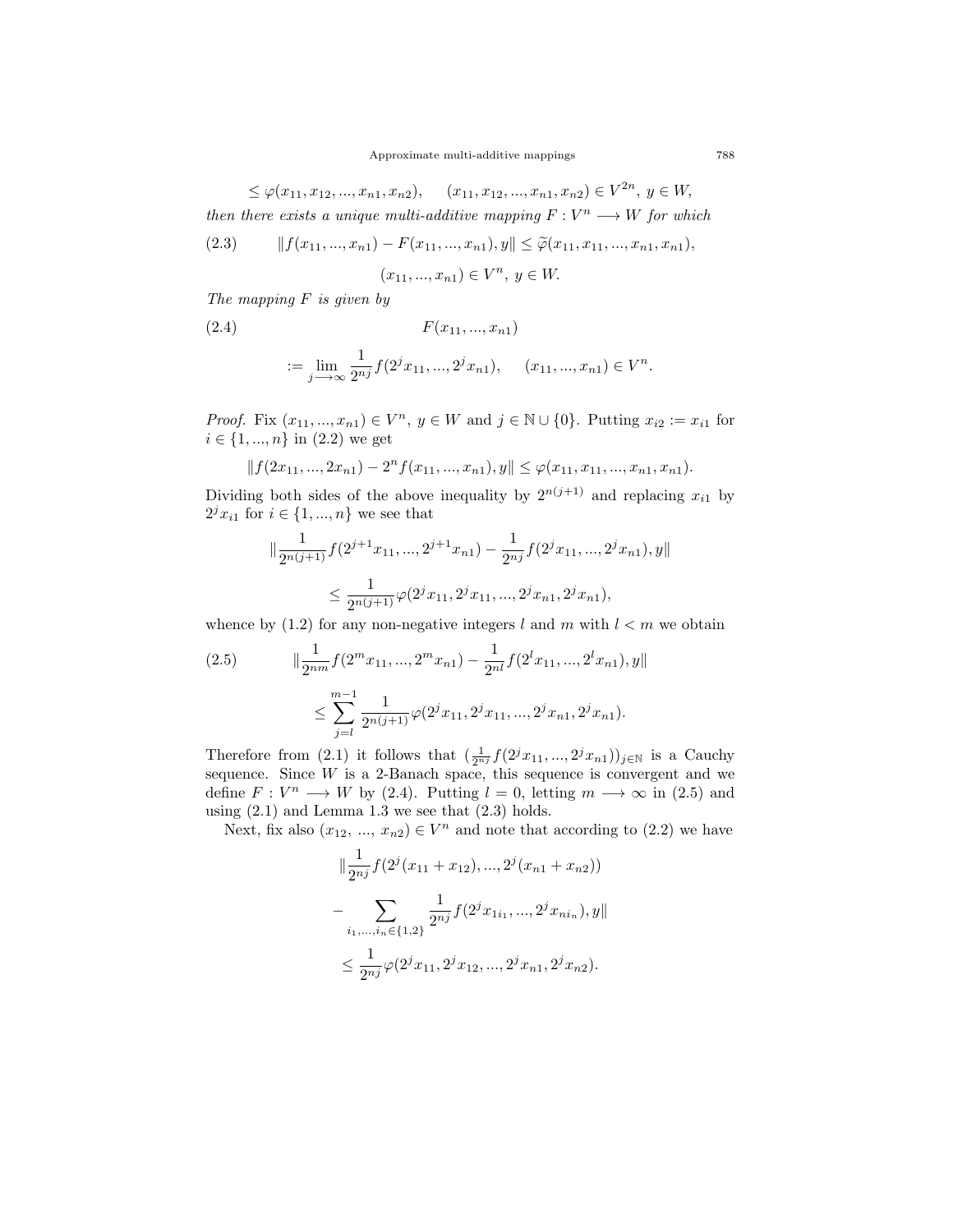789 Ciepliński

Letting  $j \rightarrow \infty$  in the above inequality and using ([2.1\)](#page-3-1) and Lemma [1.3](#page-3-2) we see that

<span id="page-5-0"></span>
$$
(2.6) \t || F(x_{11} + x_{12}, ..., x_{n1} + x_{n2}) - \sum_{i_1, ..., i_n \in \{1, 2\}} F(x_{1i_1}, ..., x_{ni_n}), y || = 0,
$$

and therefore from Lemma [1.2](#page-3-3) it follows that the mapping *F* satisfies equation  $(1.1)$  $(1.1)$ . Lemma [1.1](#page-2-0) now shows that *F* is multi-additive.

Finally, assume that  $F' : V^n \longrightarrow W$  is another multi-additive mapping satisfying ([2.3\)](#page-4-2) and fix a  $k \in \mathbb{N} \cup \{0\}$ . Then, using the multi-additivity of *F* and  $F'$ ,  $(1.2)$  $(1.2)$ ,  $(2.3)$  $(2.3)$  $(2.3)$  and  $(2.1)$  $(2.1)$  $(2.1)$ , we have

$$
||F(x_{11},...,x_{n1}) - F'(x_{11},...,x_{n1}),y||
$$
  
\n
$$
= ||\frac{1}{2^{nk}}F(2^{k}x_{11},...,2^{k}x_{n1}) - \frac{1}{2^{nk}}F'(2^{k}x_{11},...,2^{k}x_{n1}),y||
$$
  
\n
$$
\leq ||\frac{1}{2^{nk}}F(2^{k}x_{11},...,2^{k}x_{n1}) - \frac{1}{2^{nk}}f(2^{k}x_{11},...,2^{k}x_{n1}),y||
$$
  
\n
$$
+ ||\frac{1}{2^{nk}}f(2^{k}x_{11},...,2^{k}x_{n1}) - \frac{1}{2^{nk}}F'(2^{k}x_{11},...,2^{k}x_{n1}),y||
$$
  
\n
$$
\leq \frac{2}{2^{nk}}\widetilde{\varphi}(2^{k}x_{11},2^{k}x_{11},...,2^{k}x_{n1},2^{k}x_{n1})
$$
  
\n
$$
= 2 \cdot \sum_{j=k}^{\infty} \frac{1}{2^{n(j+1)}}\varphi(2^{j}x_{11},2^{j}x_{11},...,2^{j}x_{n1},2^{j}x_{n1}),
$$

whence letting  $k \longrightarrow \infty$  we obtain

<span id="page-5-1"></span>(2.7) 
$$
||F(x_{11},...,x_{n1}) - F'(x_{11},...,x_{n1}),y|| = 0,
$$

and Lemma [1.2](#page-3-3) now shows that  $F = F'$ 

<span id="page-5-2"></span>Putting in Theorem [2.1](#page-4-0),  $n := 1$  and

(2.8) 
$$
\varphi(x_{11}, x_{12}) := \theta \|x_{11}\|^p \|x_{12}\|^q, \quad x_1, x_2 \in V
$$

we obtain the following corollary which corrects Theorem 2.1 from [\[26](#page-8-4)].

**Corollary 2.2.** *Let V be a normed linear space and W be a 2-Banach space. Assume also that*  $\theta \in [0, \infty)$  *and*  $p, q \in (0, \infty)$  *are such that*  $p + q < 1$ *. If f* : *V −→ W is a mapping satisfying*

(2.9) 
$$
|| f(x_1 + x_2) - f(x_1) - f(x_2), y ||
$$

<span id="page-5-3"></span>
$$
\leq \theta \|x_1\|^p \|x_2\|^q, \quad x_1, x_2 \in V, \ y \in W,
$$

*then there exists a unique additive mapping*  $F: V \longrightarrow W$  *for which* 

$$
||f(x) - F(x), y|| \le \frac{\theta ||x||^{p+q}}{2 - 2^{p+q}}, \quad x \in V, y \in W.
$$

. □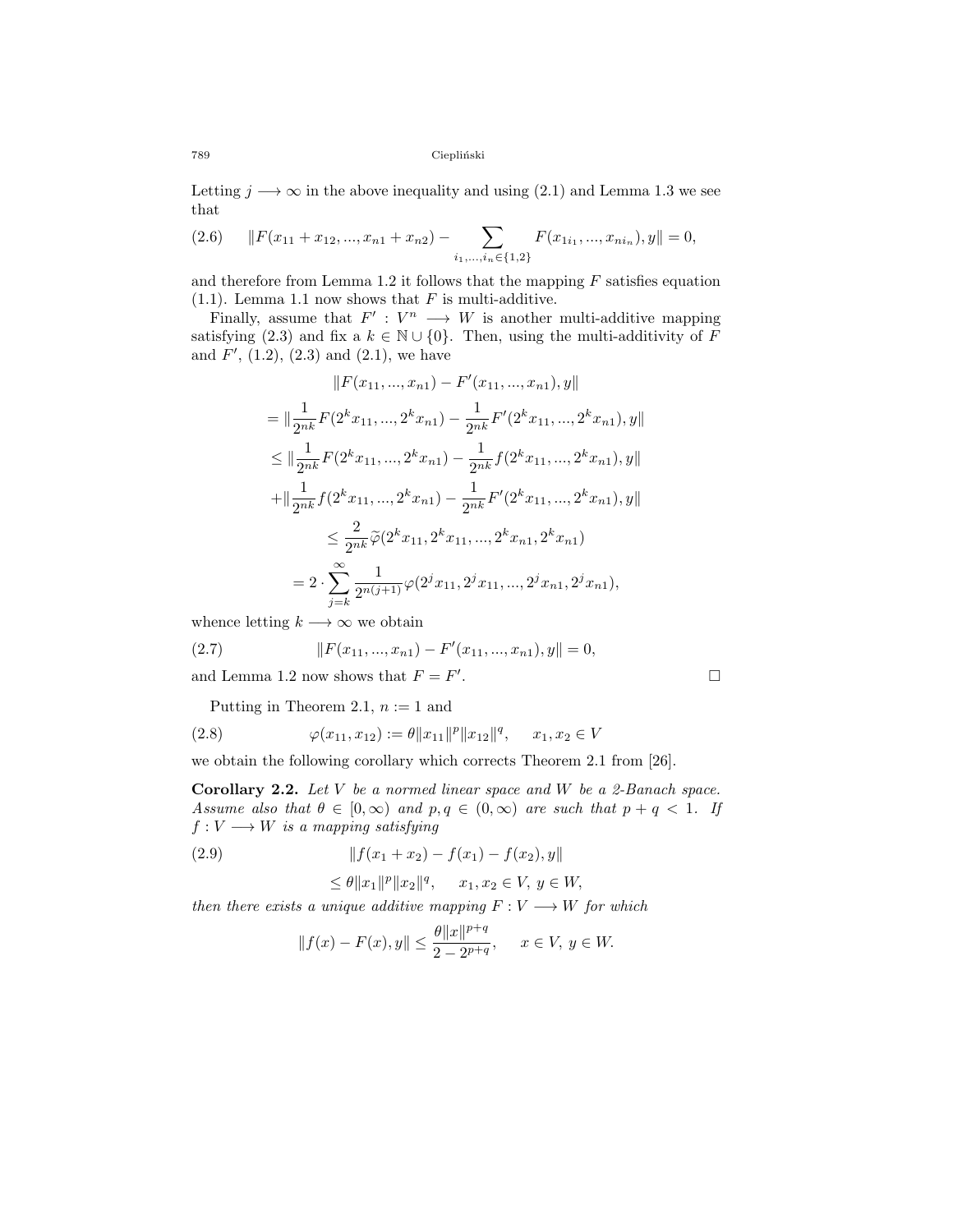**Theorem 2.3.** *Let V be a real linear space and W be a 2-Banach space. Assume also that*  $\varphi: V^{2n} \longrightarrow [0, \infty)$  *is a function such that for any*  $(x_{11}, x_{12},$  *<i>we have* 

<span id="page-6-0"></span>(2.10)  

$$
\widetilde{\varphi}(x_{11}, x_{12}, ..., x_{n1}, x_{n2})
$$

$$
:= \sum_{j=0}^{\infty} 2^{nj} \varphi(\frac{x_{11}}{2^{j+1}}, \frac{x_{12}}{2^{j+1}}, ..., \frac{x_{n1}}{2^{j+1}}, \frac{x_{n2}}{2^{j+1}}) < \infty.
$$

*If*  $f: V^n \longrightarrow W$  *satisfies* ([2.2](#page-3-0))*, then there exists a unique multi-additive map* $ping F: V^n \longrightarrow W$  *for which* [\(2.3\)](#page-4-2) *holds. The mapping*  $F$  *is given by* 

(2.11) 
$$
F(x_{11}, ..., x_{n1})
$$

$$
:= \lim_{j \to \infty} 2^{nj} f(\frac{x_{11}}{2^j}, ..., \frac{x_{n1}}{2^j}), \quad (x_{11}, ..., x_{n1}) \in V^n
$$

*Proof.* Fix  $(x_{11},...,x_{n1}) \in V^n$ ,  $y \in W$  and  $j \in \mathbb{N} \cup \{0\}$ . Since

<span id="page-6-2"></span><span id="page-6-1"></span>
$$
\begin{aligned}\|2^{nj}f(\frac{x_{11}}{2^j},...,\frac{x_{n1}}{2^j})-2^{n(j+1)}f(\frac{x_{11}}{2^{j+1}},...,\frac{x_{n1}}{2^{j+1}}),y\|\\&\leq 2^{nj}\varphi(\frac{x_{11}}{2^{j+1}},\frac{x_{11}}{2^{j+1}},...,\frac{x_{n1}}{2^{j+1}},\frac{x_{n1}}{2^{j+1}}),\end{aligned}
$$

for any non-negative integers  $l$  and  $m$  with  $l < m$  we have

(2.12) 
$$
||2^{nm} f(\frac{x_{11}}{2^m}, ..., \frac{x_{n1}}{2^m}) - 2^{nl} f(\frac{x_{11}}{2^l}, ..., \frac{x_{n1}}{2^l}), y||
$$

$$
\leq \sum_{j=l}^{m-1} 2^{nj} \varphi(\frac{x_{11}}{2^{j+1}}, \frac{x_{11}}{2^{j+1}}, ..., \frac{x_{n1}}{2^{j+1}}, \frac{x_{n1}}{2^{j+1}}),
$$

and from ([2.10](#page-6-0)) it follows that  $(2^{nj} f(\frac{x_{11}}{2^j}, ..., \frac{x_{n1}}{2^j}))_{j \in \mathbb{N}}$  is a Cauchy sequence. Since  $W$  is a 2-Banach space, this sequence is convergent and we define  $F$ :  $V^n \longrightarrow W$  by ([2.11\)](#page-6-1). Putting  $l = 0$ , letting  $m \longrightarrow \infty$  in [\(2.12\)](#page-6-2) and using ([2.10](#page-6-0)) and Lemma [1.3](#page-3-2) we see that [\(2.3](#page-4-2)) holds.

Next, fix also  $(x_{12}, ..., x_{n2}) \in V^n$  and note that according to  $(2.2)$  $(2.2)$  we have

$$
\begin{aligned} \|2^{nj}f(\frac{x_{11}+x_{12}}{2^j},...,\frac{x_{n1}+x_{n2}}{2^j}) - \sum_{i_1,...,i_n\in\{1,2\}} 2^{nj}f(\frac{x_{1i_1}}{2^j},...,\frac{x_{ni_n}}{2^j}),y\| \\ &\le 2^{nj}\varphi(\frac{x_{11}}{2^j},\frac{x_{12}}{2^j},...,\frac{x_{n1}}{2^j},\frac{x_{n2}}{2^j}). \end{aligned}
$$

Letting  $j \rightarrow \infty$  in the above inequality and using ([2.10](#page-6-0)) and Lemma [1.3](#page-3-2) we see that  $(2.6)$  $(2.6)$  $(2.6)$  holds. Lemmas [1.2](#page-3-3) and [1.1](#page-2-0) now show that  $F$  is multi-additive.

Finally, assume that  $F' : V^n \longrightarrow W$  is another multi-additive mapping satisfying ([2.3\)](#page-4-2) and fix a  $k \in \mathbb{N} \cup \{0\}$ . Then, using the multi-additivity of *F* and *F ′* , ([1.2\)](#page-2-1), ([2.3](#page-4-2)) and ([2.10](#page-6-0)), we have

$$
||F(x_{11},...,x_{n1}) - F'(x_{11},...,x_{n1}),y||
$$

*.*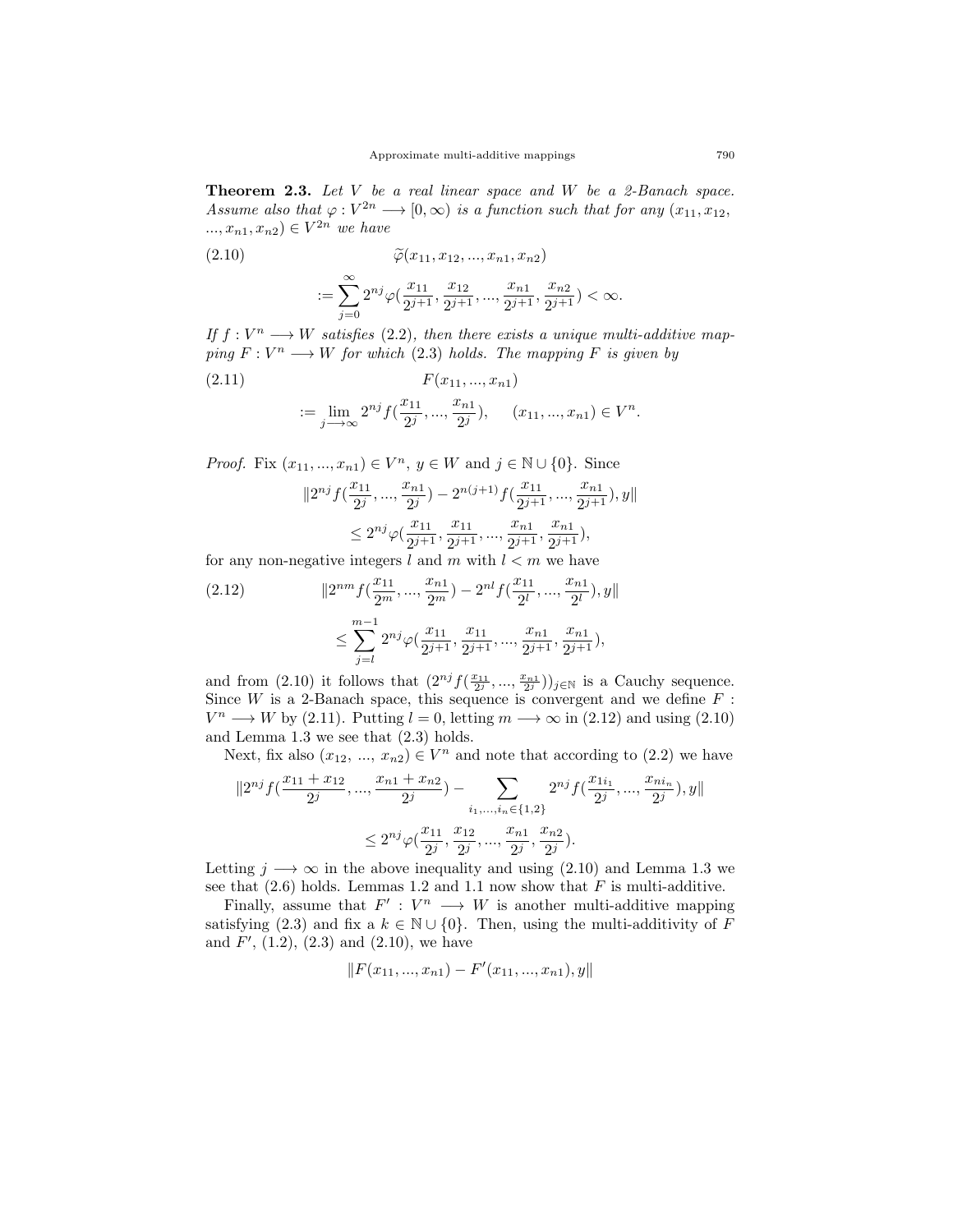791 Ciepliński

$$
\leq \|2^{nk} F(\frac{x_{11}}{2^k},...,\frac{x_{n1}}{2^k}) - 2^{nk} f(\frac{x_{11}}{2^k},...,\frac{x_{n1}}{2^k}), y\| + \|2^{nk} f(\frac{x_{11}}{2^k},...,\frac{x_{n1}}{2^k}) - 2^{nk} F'(\frac{x_{11}}{2^k},...,\frac{x_{n1}}{2^k}), y\| \leq 2 \cdot \sum_{j=k}^{\infty} 2^{nj} \varphi(\frac{x_{11}}{2^{j+1}},\frac{x_{11}}{2^{j+1}},...,\frac{x_{n1}}{2^{j+1}},\frac{x_{n1}}{2^{j+1}}),
$$

whence letting  $k \longrightarrow \infty$  we get [\(2.7](#page-5-1)), and Lemma [1.2](#page-3-3) now shows that  $F =$ *F ′* . □

Putting  $n := 1$  and defining  $\varphi$  by [\(2.8](#page-5-2)) in Theorem [2.3](#page-6-1) we obtain the following corollary which corrects Theorem 2.2 from [[26](#page-8-4)].

**Corollary 2.4.** *Let V be a real normed linear space and W be a 2-Banach space. Assume also that*  $\theta \in [0, \infty)$  *and*  $p, q \in (0, \infty)$  *are such that*  $p + q > 1$ *. If*  $f: V \longrightarrow W$  *is a mapping satisfying* ([2.9](#page-5-3))*, then there exists a unique additive mapping*  $F: V \longrightarrow W$  *for which* 

$$
||f(x) - F(x), y|| \le \frac{\theta ||x||^{p+q}}{2^{p+q} - 2}, \quad x \in V, y \in W.
$$

#### **REFERENCES**

- <span id="page-7-6"></span>[1] M. Albert and J. Baker, Functions with bounded *n*th differences, *Ann. Polon. Math.* **43** (1983), no. 1, 93–103.
- <span id="page-7-2"></span>[2] E. Ansari-Piri and E. Anjidani, On the stability of generalized derivations on Banach algebras, *Bull. Iranian Math. Soc.* **38** (2012), no. 1, 253–263.
- <span id="page-7-3"></span>[3] H. Azadi Kenary, A. R. Zohdi and M. Eshaghi Gordji, Fixed points and stability for quartic mappings in *β*-normed left Banach modules on Banach algebras, *Acta Math. Sci. Ser. B Engl. Ed.* **33** (2013), no. 4, 1113–1118.
- <span id="page-7-7"></span>[4] R. Badora, On the separation with *n*-additive functions, General Inequalities, 7, 219– 230, Internat. Ser. Numer. Math. 123, Birkhäuser, Basel, 1997.
- <span id="page-7-10"></span>[5] D. G. Bourgin, Classes of transformations and bordering transformations, *Bull. Amer. Math. Soc.* **57** (1951) 223–237.
- <span id="page-7-4"></span>[6] N. Brillouët-Belluot, J. Brzdek and K. Ciepliński, On some recent developments in Ulam's type stability, *Abstr. Appl. Anal.* **2012**, Article ID 716936, 41 pages.
- <span id="page-7-5"></span>[7] J. Brzdęk, Remarks on hyperstability of the Cauchy functional equation, *Aequationes Math.* **86** (2013), no. 3, 255–267.
- <span id="page-7-9"></span>[8] J. Brzdęk and K. Ciepliński, Remarks on the Hyers-Ulam stability of some systems of functional equations, *Appl. Math. Comput.* **219** (2012), no. 8, 4096–4105.
- <span id="page-7-1"></span>[9] Y. J. Cho, P. C. S. Lin, S. S. Kim and A. Misiak, Theory of 2-inner Product Spaces, Nova Science Publishers, Inc., Huntington, 2001.
- <span id="page-7-0"></span>[10] K. Ciepliński, Generalized stability of multi-additive mappings, *Appl. Math. Lett.* 23 (2010), no. 10, 1291–1294.
- [11] K. Ciepliński, Stability of multi-additive mappings in non-Archimedean normed spaces, *J. Math. Anal. Appl.* **373** (2011), no. 2, 376–383.
- <span id="page-7-8"></span>[12] K. Ciepliński, Stability of multi-additive mappings in *β*-Banach spaces, *Nonlinear Anal.* **75** (2012), no. 11, 4205–4212.